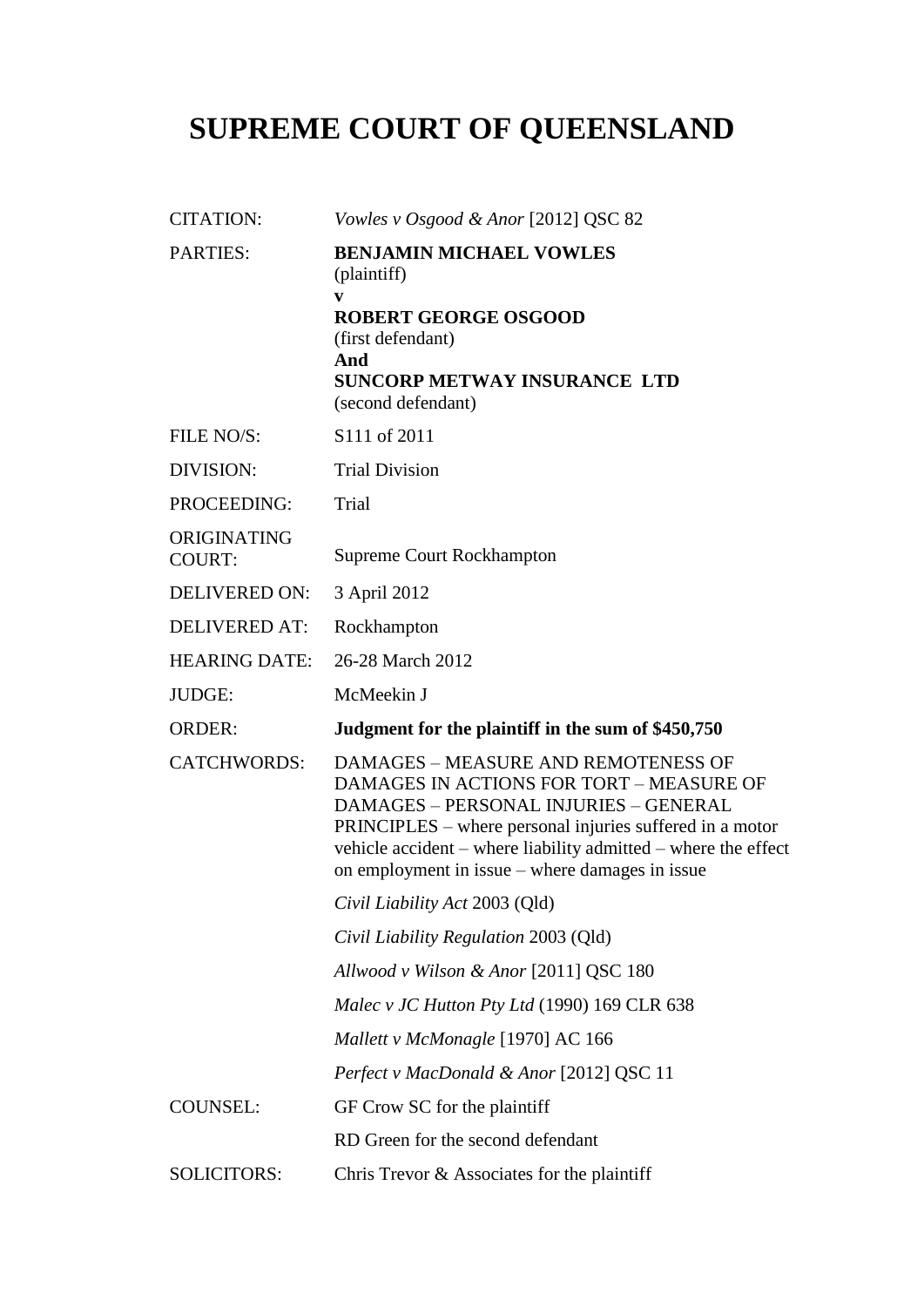## Grant & Simpson for the second defendant

- [1] **McMEEKIN J:** The plaintiff, Benjamin Vowles, claims damages for personal injuries suffered on the  $27<sup>th</sup>$  April 2009 in a motor vehicle accident. Liability is admitted. I am required to assess damages.
- [2] Mr Vowles was born on the  $30<sup>th</sup>$  August 1977. He was 31 years old when injured and is now aged 34 years.

## **The Civil Liability Act**

[3] The assessment is governed by the provisions of the *Civil Liability Act 2003* (*CLA*) and the *Civil Liability Regulation 2003* ("the *Regulations*").

## **The Accident and Consequent Injuries**

- [4] The accident did not apparently involve substantial forces. Mr Vowles' vehicle was stationary at traffic lights as was the first defendant's vehicle, a short distance behind. A right turn arrow turned green and the first defendant drove forward into the rear of Mr Vowles' vehicle, the first defendant wrongly assuming that Mr Vowles also wished to turn right. Mr Vowles' vehicle was forced forward about two to three meters. There was no significant damage to Mr Vowles' vehicle.
- [5] Mr Vowles felt a little shaken by the accident and a little "stiff and sore" but noticed nothing further until the following Monday, two days later. When at work he ducked under scaffold when he noticed that his back felt "a bit funny". He was placed on light duties that afternoon after seeing a general practitioner, with a weight restriction limit of 5kgs.
- [6] Mr Vowles has been diagnosed as having suffered soft tissue injuries to the lumbar and cervical spine of a musculo-ligamentous nature. That he suffered injury of this type is not in issue.
- [7] Mr Vowles described his symptoms at the early stages whilst on light duties in the following passage of evidence:

"And in that period for the rest of the job, how was your neck and how was your back?-- My neck stiffened up, locks up in place, and to get my neck to move it cracks type, like, yeah, cracks. Yeah, that happens, or it's sporadic, you can't feel when it's coming on, you just know when your neck locks up.

And what about your back?-- Reaching for things, when I first realised that there could be something serious with the back was when I was reaching around to get a bag of cable ties out of the back of the work ute, and was just reaching for it, and I picked - I went to grab it and it just stopped me in my tracks.

How heavy is a bag of cable ties?-- Probably less than that tissue box, couple of hundred grams."

 $\mathbf{1}$ <sup>1</sup> T1-11/28-42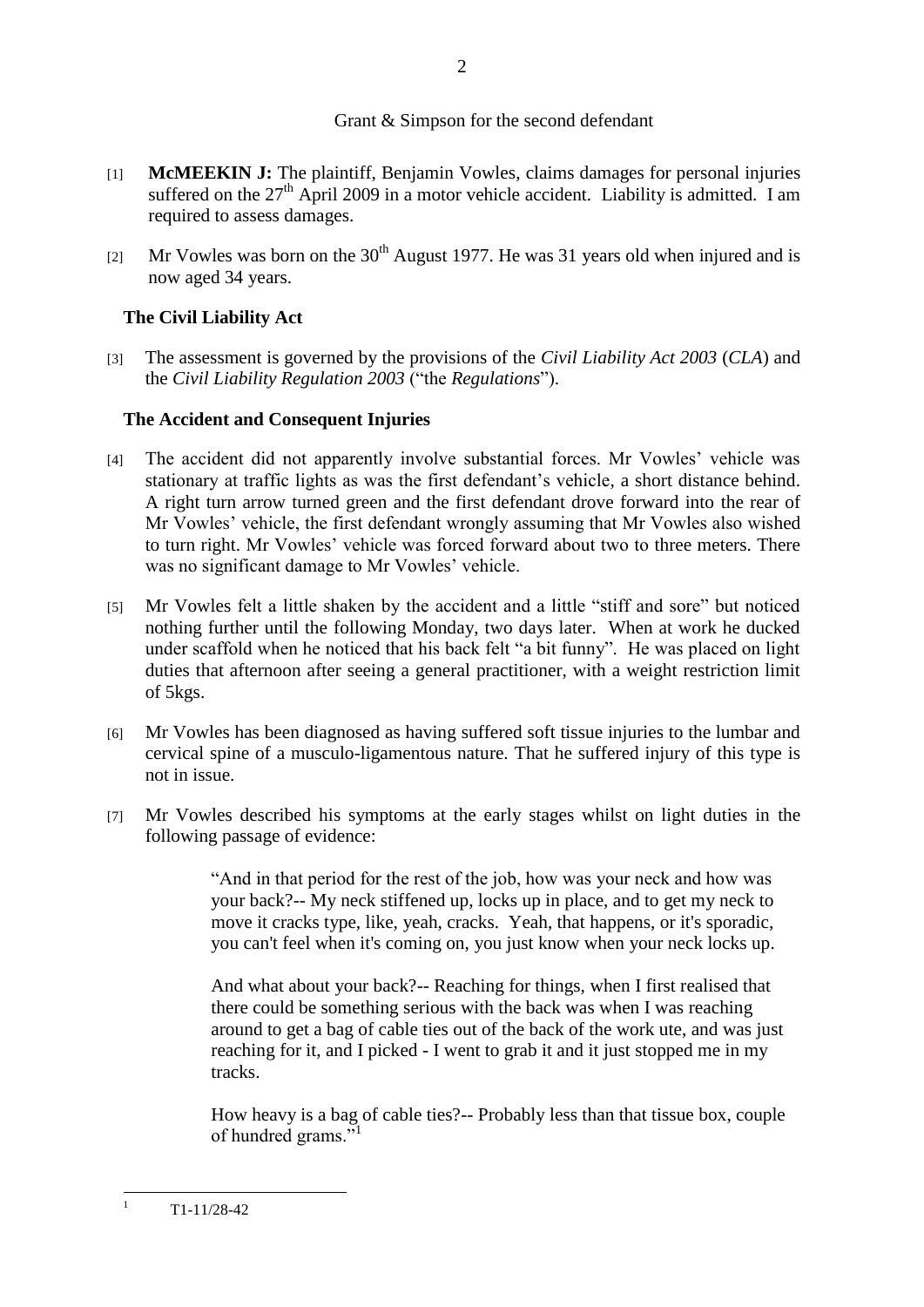- [8] Mr Vowles has sought extensive treatment. He has seen three orthopaedic surgeons. He has had a nerve root injection at the suggestion of one surgeon. He has had physiotherapy and attended a rehabilitation service. He has pursued a home exercise program. As part of this program Mr Vowles engages in bench presses and weight lifting with 10kg dumb bells, which he is required to lift and press above his head. He has attended on his general practitioner from time to time, principally complaining of difficulty sleeping because of back complaints.
- [9] His continuing complaints relate to both neck and back. He asserts that his neck continues to lock up three to four times per week and he needs to stretch it to free it. In his oral evidence Mr Vowles complained of sciatica down both legs which again requires stretching or altering position to alleviate any discomfort. He said that being on his feet or sitting for lengthy periods aggravates his back. In a statement tendered Mr Vowles reported his condition as:

"The pain is constant. It is more severe if I sit or stand for extended periods of time, bend to pick up an object, maintain a fixed position for any length of time or perform household chores. The pain affects my sleep. I have had to resort to the use of endep to help me sleep."<sup>2</sup>

## **The Issue - Effect on Employment**

- [10] The issue between the parties centered on the economic impact of any disability consequent upon the accident. The second defendant does not contend that there is no such impact. Its final submission was to the effect that \$180,000 ought to be allowed for economic loss, past and future. However the parties were over \$1M apart on that assessment.
- [11] The significant effect of the injuries, for the purposes of the assessment of damages, was that Mr Vowles gave up his pre-accident employment as a leading hand industrial electrician once the job he was engaged on came to an end, a few months after the accident. He remained on light duties from the time of injury until then. He had worked for a number of years as an industrial electrician, work that was highly demanding physically. The work involved long hours and could be very strenuous. The evidence shows that he was experienced in that work and well regarded by his peers. He felt unable to continue in that work. The work was well remunerated. He was earning nearly \$1,500 net per week pre-accident and earnings of up to \$10,000 per week were reported as possible within the trade for overseas contracts.
- [12] He eventually did take up employment but not until July 2011 when he commenced performing sporadic light work as a stevedore. He obtained a permanent position with Harbour City Motorcycles at Gladstone on 3 October 2011 as a salesperson and workshop coordinator. His employer there said that Mr Vowles had occasional days off with reports of back complaints.
- [13] Prior to trial the plaintiff was supported in his decision not to return to his pre-accident work by the medico-legal opinions that had been obtained, at least to the extent that the practitioners thought it was likely that he would have difficulties.

 $\overline{2}$ Ex 1 at para 21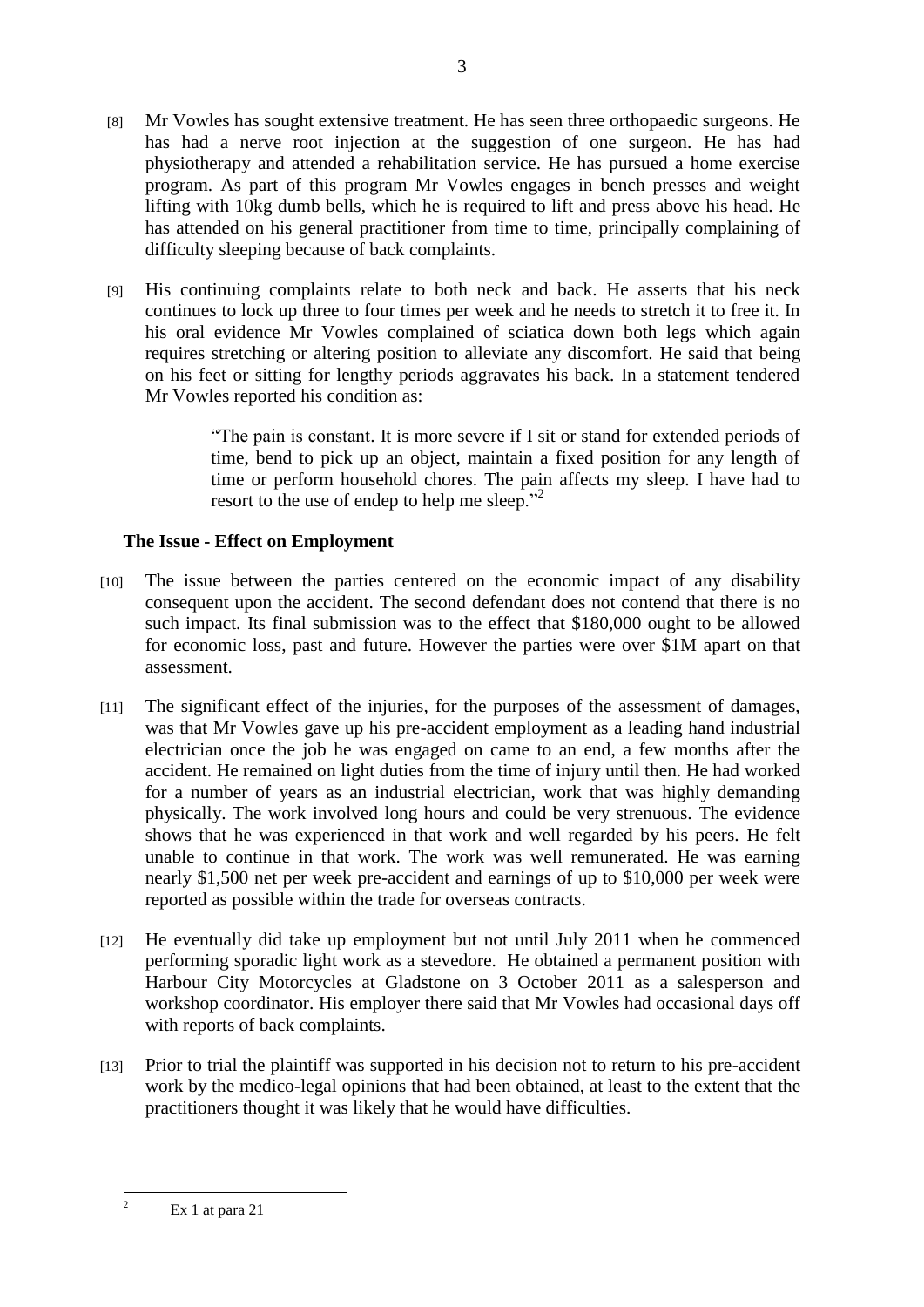[14] The second defendant led in evidence some two and a half hours of video surveillance of the plaintiff taken over the course of about 12 months. As a result of viewing the DVD evidence the two medical specialists retained altered the opinions that they had expressed prior to seeing the DVDs by reducing the extent of impairment previously adjudged under the AMA guides. One specialist, Dr Fitzpatrick, effectively altered her view as to the plaintiff's employability. She thought that he was as capable of performing hard physical work now as he would have been had the subject accident not occurred. The other specialist, Dr Campbell, maintained that Mr Vowles was, as a result of the accident, vulnerable to injury should he return to his pre-accident work but conceded that he was capable of physical work.

## **Credit**

- [15] Obviously Mr Vowles' credit is in issue.
- [16] The DVDs tendered show Mr Vowles going about his daily life without any sign of restriction. He bends freely. He carries objects at times, such as a full grocery basket and a carton of beer. He rides his 1000cc road bike to and from work and other places, he manoeuvres motorbikes at work, on some occasions he lifts them into place, sometimes with a nudge of his hip. The manoeuvre requires him to take some but not all of their weight. The larger bikes weigh nearly 100kg. He helps others with lifting objects on two or three occasions where he said the weights were in the order of 30kgs and 40 to 50kgs. He gets up and down from a tray of a utility vehicle. He lifts a ramp at work. He sits on a bar stool for a period, not the two hour period nominated by Dr Fitzpatrick it should be said, but for a reasonable period without evident distress although he does put his foot up at times which he said was a position he used that relieved his back pain.
- [17] Both medical specialists called considered that the activities shown on the DVDs and Mr Vowles' lack of any evident distress or impediment in performing them meant that his condition was not as bad as they had thought from their interview with him and examination of him, in both cases long before.
- [18] However, in my view this is not a case where the surveillance evidence demonstrated that Mr Vowles had actively sought to mislead. I say that for a number of reasons.
- [19] The specialists reported that their clinical examinations were largely normal. Mr Vowles had not said that he was unable to lift or sit or ride. For example he demonstrated a sitting tolerance of two hours to the occupational therapist who examined him.<sup>3</sup> He told that same examiner that he was restricted in reaching forward or overhead only on his "bad" days.<sup>4</sup> So far as the activities at work are concerned he obtained that employment only after seeing the specialists who gave evidence and so had no occasion to talk about his tasks there with them. As well the defendants were made well aware that he had obtained that employment at Harbour City Motor Cycles. Mr Vowles could hardly have expected to hide the tasks and activities associated with his work.
- [20] Further, Mr Vowles' description of his level of activities was not shown to be significantly out of keeping with the surveillance evidence. He was criticised for asserting that he had given up his trail bike riding whereas in his evidence he conceded

 $\overline{\mathbf{3}}$ Ex 2 at p 21 (p 5 of Mr Murray's report)

<sup>4</sup> *Ibid* at p 22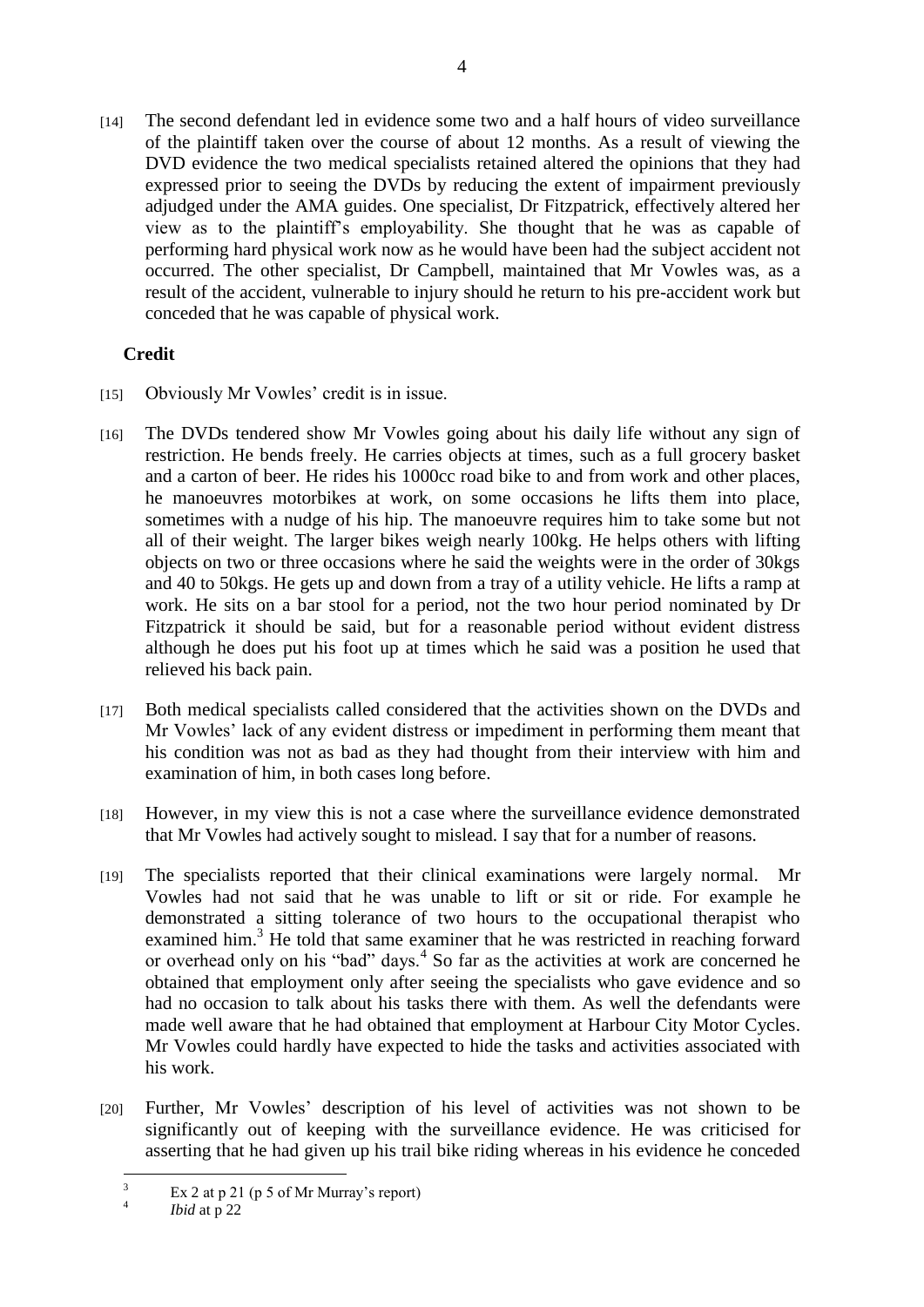to "possibly" having performed that activity on some six occasions over the last year ie in 2011-2012.<sup>5</sup> But his statement to Dr Fitzpatrick that he did not engage in that activity was made before that time, in mid 2010, and was consistent with his brother's evidence that he did not engage in the pastime during that year when the plaintiff lived at the brother's home. He maintained that on the occasions where he had attempted the pastime his endurance was greatly limited compared to his pre-accident capacities.

- [21] Significantly Mr Vowles was supported by the observations of other witnesses who, I am confident, were not endeavouring to mislead the Court. For example his brother observed him to stand when watching television and to walk considerably more slowly than he, the brother, could. While the brother gave only short evidence he was a man of few words and apparently not much sympathy. It struck me that his brother was not given to overstatement. And his employer reported occasional complaints of pain and observed him stretching at times consistently with Mr Vowles' account of how he dealt with his symptoms. The surveillance evidence too had him stretching at times, as he said he would do from time to time. There were other indications in the DVDs, albeit small ones, that counted in his favour. The DVDs showed him putting his grocery basket down on the floor at times rather than holding it when I am sure the weight would not normally have troubled a man of his strength. He got up on one occasion when having his lunch, and plainly before he had finished, to put an item in a nearby bin, consistent with moving about to relieve discomfort.
- [22] Other features of the evidence supported Mr Vowles. His reporting of symptoms to the specialists and the Court was consistent with his reports to his general practitioner. He sought little in the way of medication, Endep being prescribed for a difficulty sleeping that he complained of associated with back pain, but he reported taking relatively little of that. That is not consistent with overstatement. He actively pursued treatment options, one of which was invasive – the nerve root injection – which he might well have baulked at if, in fact, he had no symptoms.
- [23] There is no reason to doubt his statement that he enjoyed his work and that he was an accomplished electrician. He had achieved leading hand status and was plainly well regarded by his peers, two of whom were called. He was well paid and, after his injury, had been offered the chance of very well paid work. To give up all that following what he reports as a relatively minor traffic accident, and an accident that he must have known would be seen in that light, in the hope of a substantial award, an award that he must have realised would probably be reduced by his normal presentation to doctors and by his obtaining of employment makes little sense. As Mr Crow SC who appeared for Mr Vowles submitted, if he was endeavouring to overplay his injuries he went about it in a very odd way.
- [24] I should say something too of Mr Vowles' presentation in the witness box. He is a strongly built man to whom a lift of the weights described would be normally well within his capacities. He was not articulate. A person of greater verbal dexterity I think would have explained things better – both in evidence and to medical practitioners. One example of that was Dr Fitzpatrick's view that she had been misled as to his abilities to carry out activities of daily living. As the occupational therapist reported $6$  the true

 $\overline{\mathbf{S}}$ <sup>5</sup> Mr Vowles plainly did not know or recall the precise number of occasions and had volunteered one to two in 2012 and two to three in 2011. In the hands of the cross examiner this became six occasions and Mr Vowles was prompted to answer "possibly": T1-71/55-72/10

 $6$  Ex 2 at p 20 (p 4 of the report of Mr David Morris)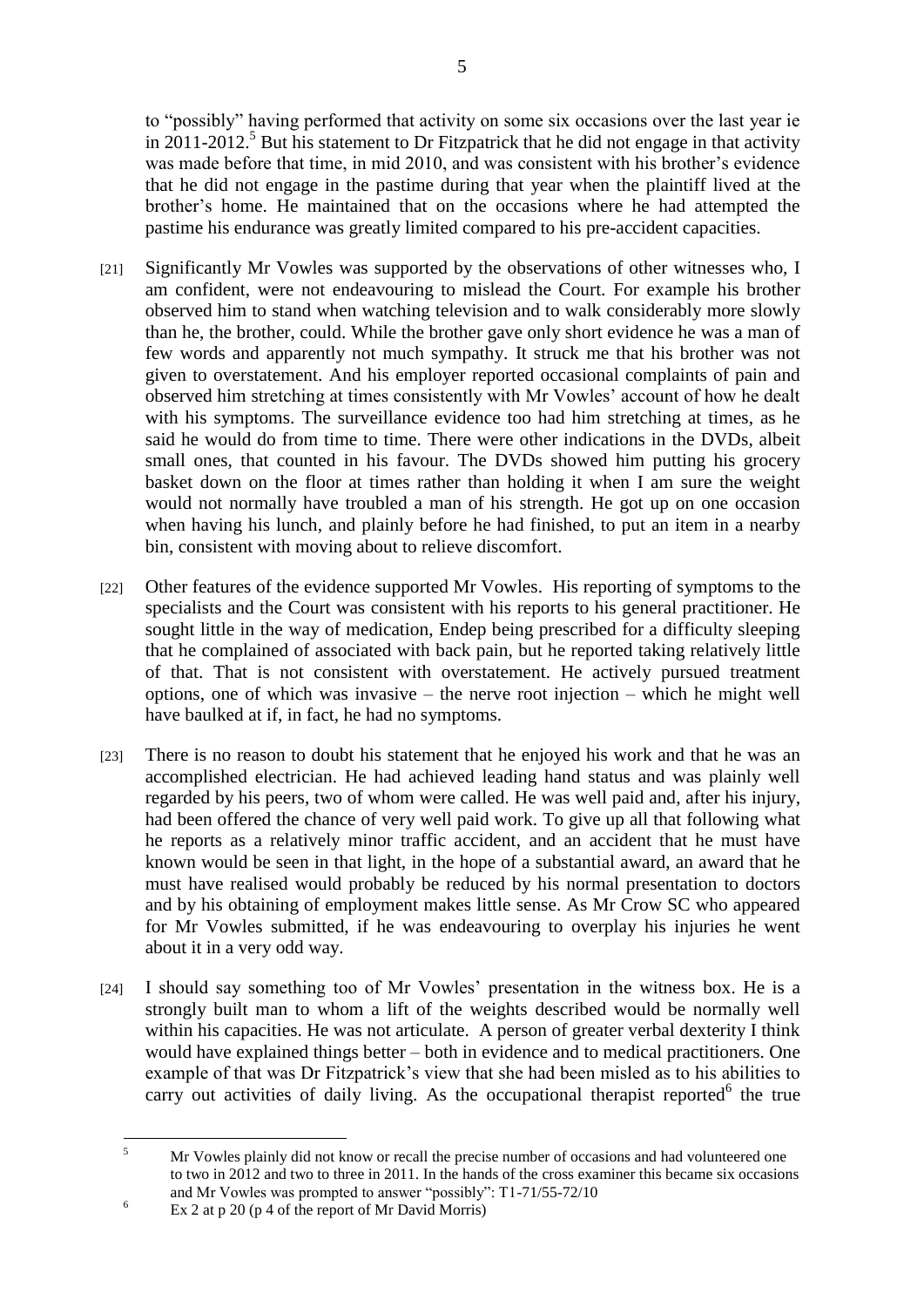position was that Mr Vowles lived with his brother and the brother's girlfriend at the relevant time and the friend tended to do all the necessary chores rather than Mr Vowles being unable to do so.

- [25] His report was, and has consistently been, that he has occasional "bad" days when he is restricted. The DVD material does not disprove that. It is consistent with the accounts of many others with back and neck complaints.
- [26] While much was made of the extent of the surveillance, covering some 12 months, its limitations need to be borne in mind. He was under surveillance on 27 separate days over those nearly 12 months. Mr Vowles was under "active surveillance" for 34.5 hours – that is the time he was actually being observed by the investigators. The total hours of DVD recorded are limited to 3 hours and about 23 minutes. So for the entire time he was under active surveillance only about 10% of it was considered worth recording and for much of that time the plaintiff is far from active. And of those 27 separate days, Dr Fitzpatrick identified only five occasions of significant events, and to my observation she has identified all that there were to identify. The movement of cardboard packaging weighing in the order of 5kgs, the lifting of a short ramp, and the movement of motor cycles was not shown to be demanding. His home exercise program would be more demanding in some ways.<sup>7</sup> The lifting of heavier objects was performed with the objects close to the body as is recommended. What pushing there was away from the body was on very few occasions and not shown to involve any significant force. My own observations were that Mr Vowles at times moved carefully – for example in dismounting from the tray of the utility.
- [27] In short, while I can well understand that the DVDs demonstrate that Mr Vowles is no spinal cripple, it seems to me to have a more limited bearing on the issue of whether Mr Vowles can maintain employment in the very demanding occupation of industrial electrician, at least more limited than Dr Fitzpatrick assumed. The apparent assumption that the doctor made, apparent because whilst not explicitly stated it seemed necessarily implicit, that because he moves freely in the 3.9 hours of DVD recorded this equates to a necessary rejection of his assertion that he has back pain, that he has good days and bad, that he has attacks of sciatica, and that his neck locks from time to time is not, in my view, made out.
- [28] Whether his assertions are established on the balance of probabilities of course requires attention to the DVD material, but they need to be seen in the wider context of the life he led prior to the subject accident, the good reports of his work ethic and skill, the lack of any attempt on his part to overplay either the incident itself or his symptoms, his consistent reporting to his general practitioner, and the support he receives, limited though it must necessarily be, from those who have lived and worked with him post accident.
- [29] So far as any difference can be discerned between the presentation to, or assumptions of, medical practitioners and the DVD material I think that the explanation lies not in any dishonesty of Mr Vowles but rather in the healing that has occurred over time following the rehabilitation programmes that the plaintiff has undertaken, and his growing accustomed to his condition and the ways he can accommodate it. As Dr Campbell said it would seem that what has happened is that over time Mr Vowles has improved.

 $\frac{1}{7}$ 

See his description at T2-27/10-50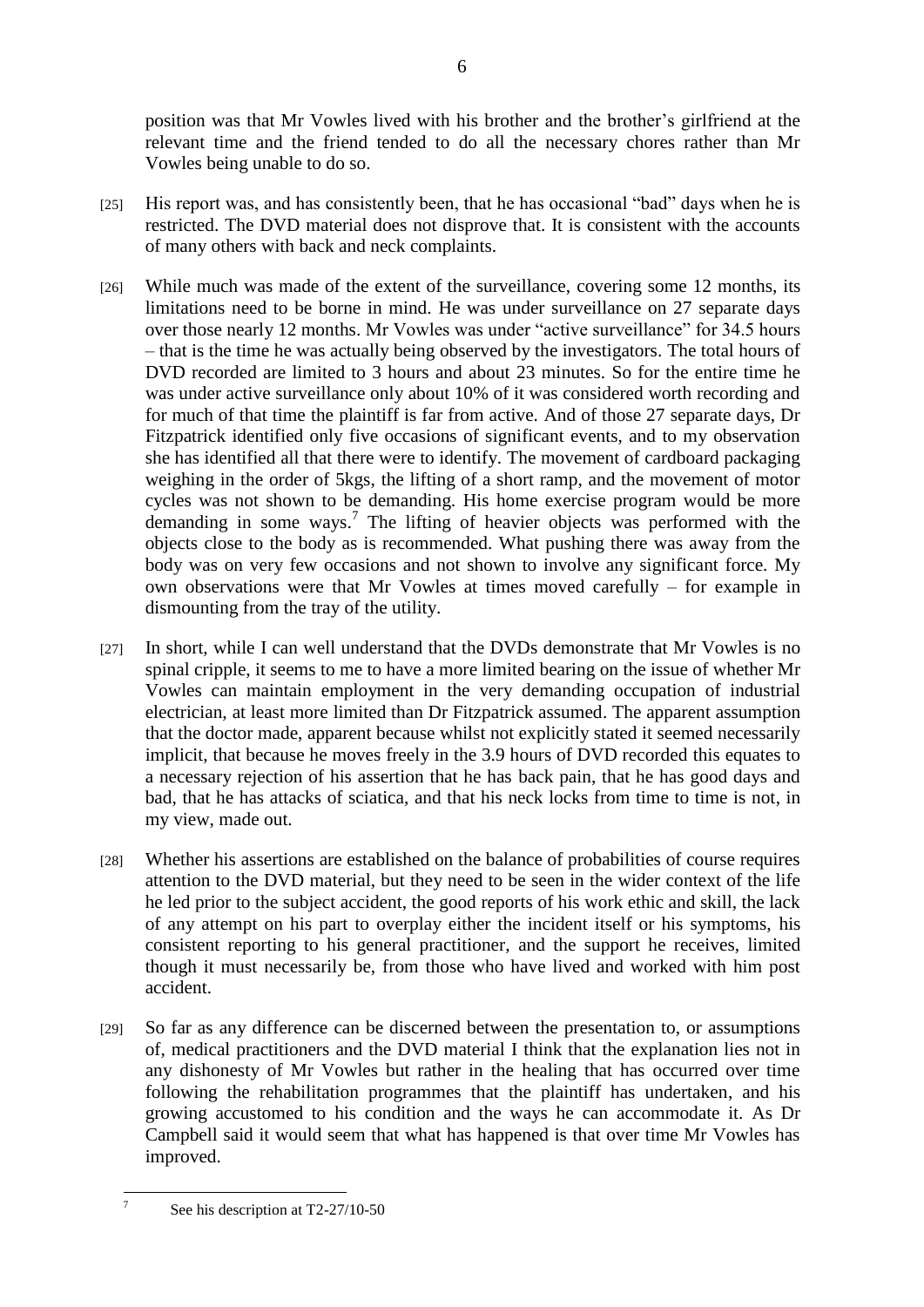#### **Can Mr Vowles Work as an Industrial Electrician?**

- [30] That brings me to the crucial issue.
- [31] The work of an industrial electrician is demanding. It requires an ability to climb, work overhead and in confined spaces or from awkward positions. The positioning of cables and cable trays are a common feature of the work. Cables can be heavy and hundreds of meters long requiring repetitive lifting. Mr Vowles was not challenged in his assertion that such work is heavy and dangerous. The days are long, 10 to 12 hour shifts being common. Mr Vowles said he carried a tool bag weighing about 35kgs and more.
- [32] I can well understand that a person with any form of back complaint would be wary of undertaking that work. Still more an employer would be wary of taking on an employee with a history of a significant back complaint. As one witness, Mr Bailey, explained contracts can be won or lost on a company's lost time injury history.<sup>8</sup>
- [33] Provided it is accepted, as I do, that Mr Vowles suffered an injury to his neck and back in the subject incident that warranted him ceasing work for a reasonably significant period, then Mr Bailey's evidence shows that he is plainly disadvantaged in obtaining the work of an industrial electrician. So much the defendant conceded.
- [34] But the defendant contended that on the basis of the medical evidence there was nothing to stop Mr Vowles doing the work of an industrial electrician and so with perseverance and appropriate clearances, which the defendant asserts ought to be forthcoming, the conclusion should be that only a relatively modest global sum should be allowed for that one disadvantage.
- [35] The medical evidence was not entirely consistent. Dr Fitzpatrick originally opined, following her only examination of the plaintiff, that the plaintiff could undertake a graduated return to work as an electrician, but he was likely to suffer back pain if he undertook repetitive bending or heavy lifting and this would make it difficult for him to do the work of an industrial electrician. She changed her mind after viewing the DVD material. She now opines that "he has very little in the way of impairment with regard to heavier activities of daily living such as bending and lifting", that he is fit to return to work as an electrician and that he is at no more "risk of developing back pain than anyone else who has some minor age related degenerative change in their lumbar spine."<sup>9</sup> While Dr Fitzpatrick is the only one who can assert that the assumptions she made at the time of her clinical assessment of the plaintiff's capacities and her consequent assessment of impairment are not in keeping with the plaintiff's presentation on the DVDs, it is a further leap again to assert that the surveillance material establishes that there is "very little in the way of impairment".
- [36] Dr Fitzpatrick evidently takes the view that because no restriction was evident on the days filmed it necessarily follows that no restriction exists. She explained that the lack of any demonstrated pain or difficulty was of significance to her. That the significant events that she could identify were limited to only five occasions did not trouble her. I do not think that she denies that patients with back complaints can have good days and bad. But she seems not to doubt that her inability to observe restriction led inevitably to her conclusion. Perhaps medical practitioners can claim some expertise over and above the lay person in assessing the likelihood or otherwise of a stoical man, long

 $\overline{8}$  $\frac{8}{9}$  T2-62/35

Ex 14 at  $p$  4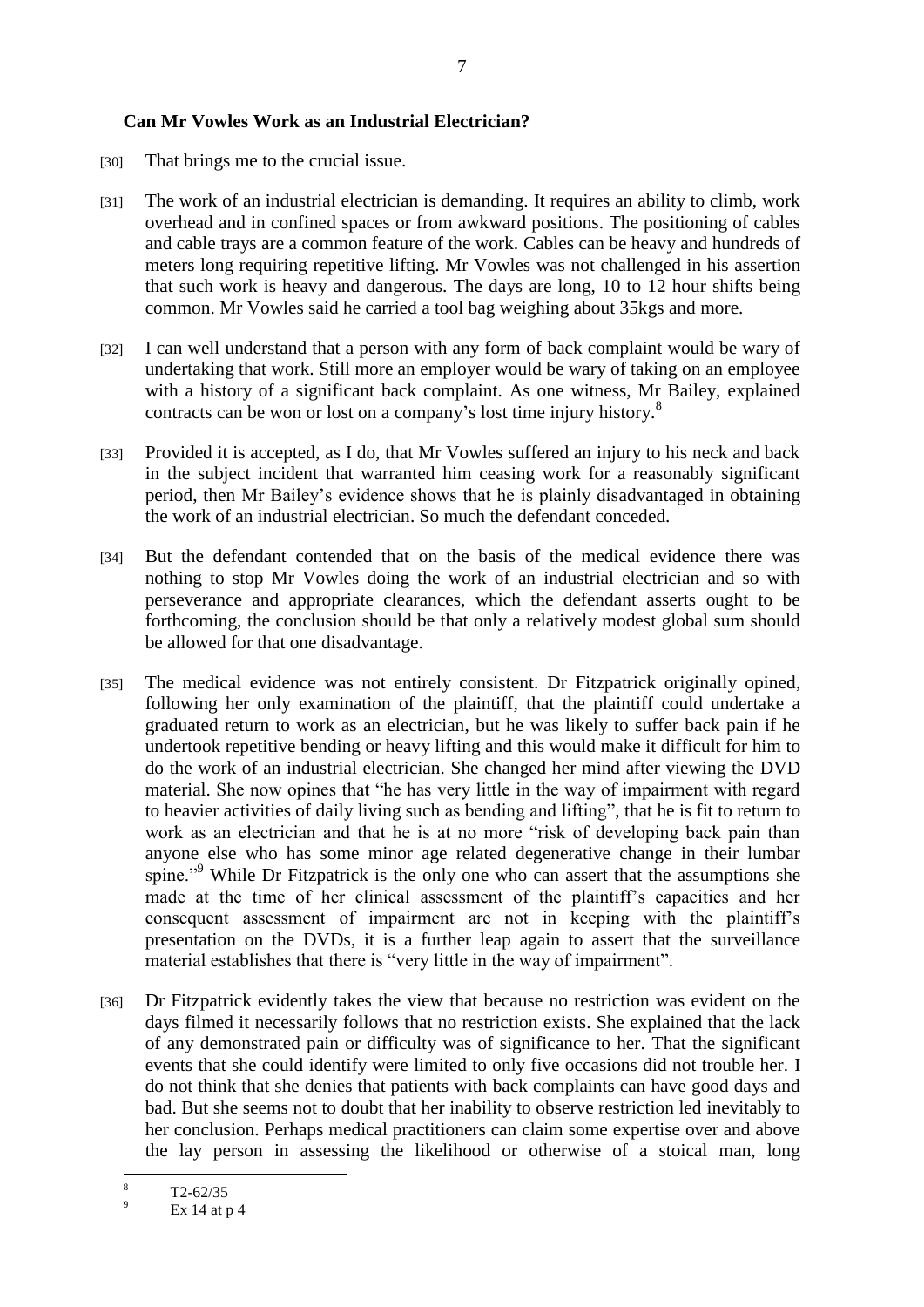accustomed to his condition, inevitably demonstrating through grimaces or alteration to posture or gait or in some other way the presence of pain, but if so their training in that regard was not explained in evidence and without such evidence I am reluctant to accept that the expertise exists.

- [37] And Dr Fitzpatrick's reference to degenerative change was interesting. This is not a case where the defendant argues that whilst the plaintiff has symptoms they are no more or less than he would have had irrespective of injury. There is no pleading to that effect and no questions were directed to that topic. Rather the defendant's case is that the plaintiff does not have any significant back injury and that assertion is based on the absence of symptoms consistent with such an injury, as shown by the DVD material. So, if the plaintiff has symptoms, the only cause ever suggested for them and the only cause open to me to attribute them to, is the subject accident.
- [38] Dr Campbell was more circumspect in his assessment of the impact of the DVD material. He too downgraded the severity of the condition but not to it being non existent. He doubted that any sciatica could be daily, regular and severe given the DVD evidence. And the performance of lifting tasks suggested to him that any back condition was not "major". In response to a question concerning Mr Vowles' capacity to work as an electrician he said:

"That's - that is difficult to answer. I would think someone with a back injury, such that he is - had back and neck injury, in an ideal situation it would be unwise for him to return to work as an industrial electrician. Although it would be reasonable for them to attempt to do so, it would be, probably, in the long-term, unwise because that person would be at increase risk of further injury than the uninjured worker doing the same job next to them. So in an ideal situation it would be unwise for anyone with a history of a back complaint to go back to work of a very particular nature. Taking a step down from that, working as an electrician, I guess there is a spectrum of physical activity involved with working as an electrician. So if it was a job that was very physical in nature, that puts him up into the industrial sort of category, so I'd probably advise against that as well. But I think it would be reasonable, you know, if he had a job as an electrician, that it wasn't too physical, I think it would be reasonable for him to undertake that sort of job based on what I've seen on that video."<sup>10</sup>

[39] In cross examination he explained himself a little further:

"And you said it would be reasonable for him to attempt to return to work?-- Yes. Well, I think there were different scenarios there, so I think what I said, what I was attempting to say, was with regard to returning to work as an industrial electrician, ideally it would - it would be better if he didn't do that, because he's had a back injury. In an ideal world. But that's a - that's my view. If you wanted to be a bit tougher on him you'd say, well, go back to work. But I would argue that anyone with a back injury returning to a job of a heavy physical nature, would be a higher risk of re-injury than someone who didn't have a prior injury. With regard to returning to work as an electrician, a standard electrician, there is going to be a spectrum of physicality involved in that job. So I would - I would probably caution -caution him away from a job of a - that was physically demanding, and if he could find a job as an electrician that was less demanding, that would be reasonable. Or it would also be reasonable for him to find other employment such as he's doing now, where he could manage safely.

 $10$  $T1 - 48/12 - 31$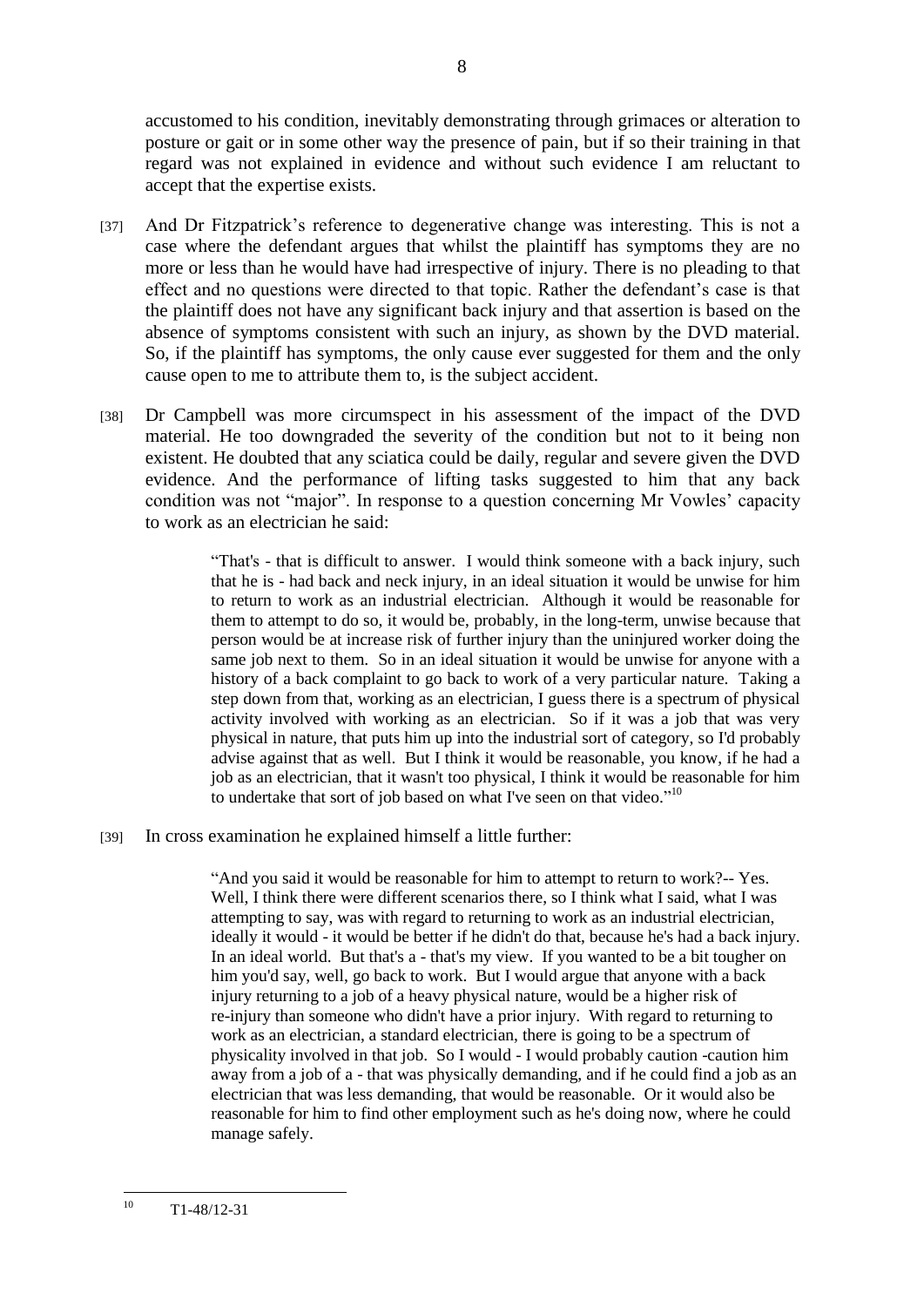Now, Doctor, the lifting that you see in the video surveillance, I'll suggest to you that that's suggestive of his ability to do heavier type of work?-- Yes, I don't think - I don't think there's any doubt he could go - go back to doing tasks of a physical nature. The problem is that if he was to go back to work as an industrial electrician, he would be at higher risk of a re-injury. It doesn't mean it's going to happen, it just means that he would be at higher risk. So it's a bit like - it's a bit like crossing a quiet street versus a busy highway. It's very unlikely you're going to get run over doing either, but you'd be at higher risk of crossing a busy highway of getting run over. So-----

So you - Doctor, you think it would be reasonable for him to attempt that sort of return to work into the-----?-- I think - I think, you know, if he was - if he was willing to and he was - if he was forced to, that would be - that would be reasonable. But it would have to be with the understanding that, you know, there's a potential he could he could relapse with his - with his symptoms.

Doctor, you wouldn't tell him to not return to that sort of work, would you?-- Oh, well, I - I would - if he was seeing me in a clinical setting, you know, outside of a Court, in a doctor/patient consultation, yes, I would be - I would advise him not to return to work as an industrial electrician, although it's not something I would feel strongly about. That would be my general advice to him. Because my advice is going to be, you've got to manage your back now, from now on, and you've got to avoid aggravating factors. And they - they will ask all these questions about what they can and can't do, and generally I just say, well, you can do whatever you want to do, but if you're engaging in high risk activities, you are more likely to aggravate your symptoms than someone who - who engages in low risk activities with a bad back or neck.

And it's a risk that can be managed through appropriate techniques of lifting and carrying your body?-- Yes, all that - all that will help of course, yes, yes." $11$ 

- [40] In addition to the specialists called the defendant relied on the views expressed by other treating specialists. Generally they had expressed relatively optimistic views encouraging a return to work.<sup>12</sup> Such views, expressed at an early time and without any demonstrated assessment of the entire history, seem to me to be of little moment, save that they are consistent with the view reached by Dr Campbell that any back condition is not "major".
- [41] I note that the occupational therapist suggested at a relatively early stage (October 2010) that the work of an electrical contractor would be appropriate.<sup>13</sup> The therapist at least has the advantage that one might expect him to have some reasonable idea of the activities involved in the plaintiff's work.
- [42] I accept the evidence of Dr Campbell. It seemed to me to reflect a balanced assessment of the evidence and a careful consideration of the relevant circumstances. I do not disregard Dr Fitzpatrick's views. There is a measure of consistency in the attitude that the two specialists have taken to what they see on the DVDs. And I note particularly her impression, which I gather Dr Campbell shared, that it was the plaintiff's relative freedom of movement and his preparedness to put his back in a position of "vulnerability" as she called it, that she thought significant.<sup>14</sup>

 $11$  $\frac{11}{12}$  T1-55/1-56/3

<sup>&</sup>lt;sup>12</sup> See reports of Drs Williams and Ryan in Ex 2 at pp 8, 84 and 120 (but see 124)

 $\frac{13}{14}$  Ex 2 at p 25

<sup>14</sup> T2-42/20-43/40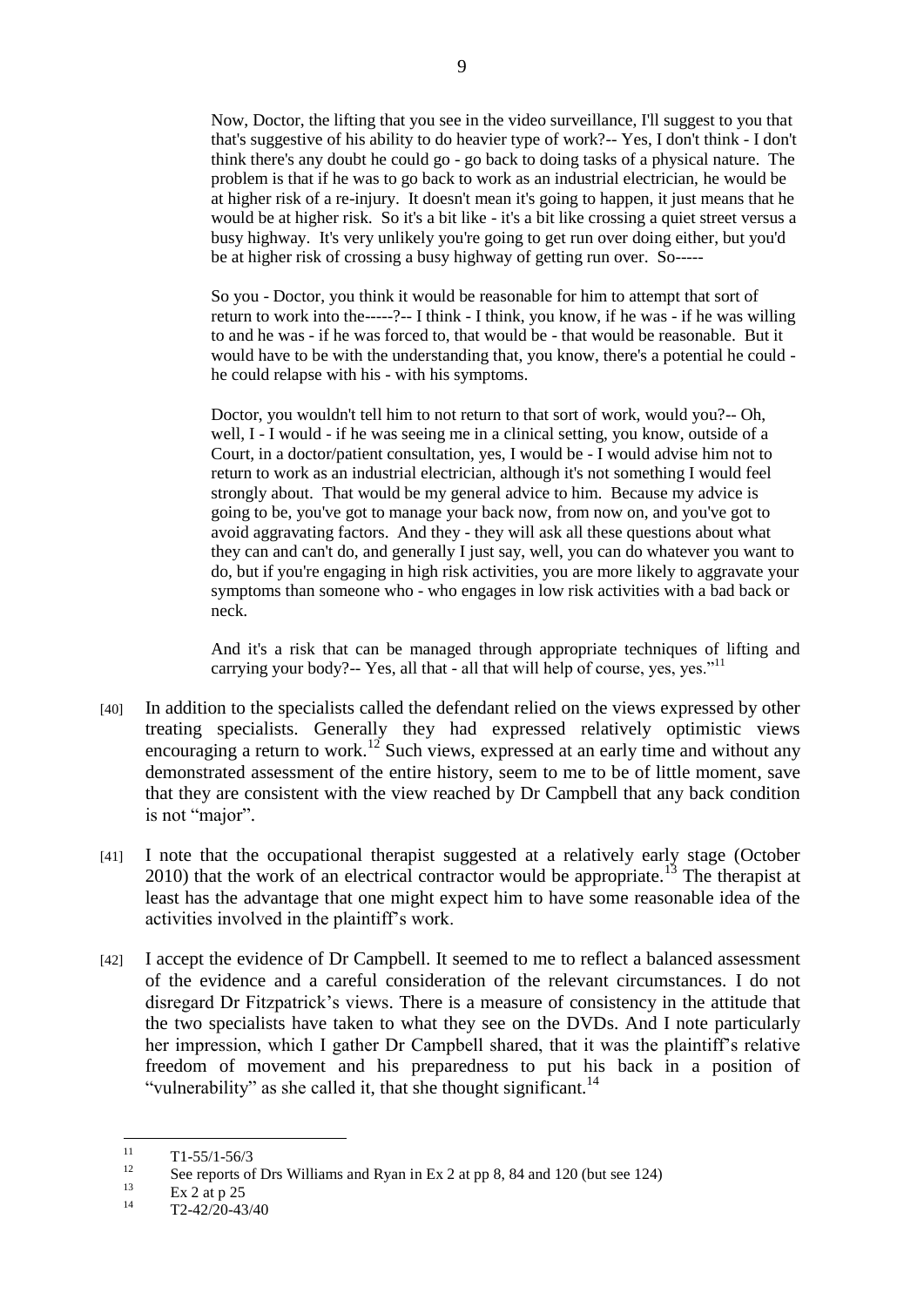- [43] That leads in my view to a finding that the plaintiff can do significantly more than he is called on to do in his present work, and probably has been in that position for some time. He can return to the work of an electrician and he can do the work of an industrial electrician. While he is at some risk in doing so, it is reasonable in my view that for the purposes of assessing damages it be assumed that he has that capacity and has had it for some time. I say that because what Dr Campbell is concerned about is not an inevitability, or even prospect, of permanent injury from engaging in such work, but an increased chance that symptoms might be aggravated. Dr Fitzpatrick made that point and it was not shown that she was wrong.<sup>15</sup> At what level and for what period those symptoms might continue was not, and probably cannot be, estimated. And while Dr Campbell would not advise such a course that is not the be all and end all of the question from the perspective of a damages assessment.
- [44] Mr Crow SC was inclined to argue that upon a finding that his client was honest the evidentiary onus had shifted to the defendant to establish what residual capacity there was and that onus was not discharged, requiring acceptance of his client's assertions – an echo of the heresy in *Thomas v O'Shea<sup>16</sup>*, a heresy explained by Chesterman J (as his Honour then was) in *Bugge v REB Engineering Pty Ltd*. <sup>17</sup> But for any argument of this nature to arise the plaintiff must first discharge his onus. It is true that the plaintiff's perception of his problems is that he cannot do the work of an industrial electrician. In my view he does not discharge that onus, at least in a case like the present, without the support of medical evidence for the claimed incapacity. It might be said that the doctors cannot experience his pain – an argument often advanced and not without force. But both specialists came to the view that the impression formed in the surgery, and years before trial, was not consistent with the plaintiff's apparent present capacities. His perceptions of daily sciatica, at least at a significant level, and an experience of daily pain, again at a significant level, are not supported. That does not mean that he is dishonest. There are other possible explanations for his perceptions and beliefs. But it does mean that his case cannot be accepted at the level he contends for.
- [45] My conclusion then is that Dr Campbell's evidence puts the plaintiff's case at its highest. And Dr Campbell's opinion is not that the plaintiff cannot do the work in question. What his evidence calls for is an assessment of what a reasonable person should do. And that is a legal question as much as a medical one.
- [46] In issue is the concept of fairness between the parties. This is not an ideal world and damages cannot give perfect compensation.<sup>18</sup> Damages, as Professor Luntz has said "are not intended to insure the plaintiff against every possible eventuality, nor to compensate for every loss the plaintiff could possibly have sustained."<sup>19</sup> Acceptance of Dr Campbell's opinion means that the plaintiff's claim comes down to this - because he is at risk of an unidentified and unidentifiable degree of aggravation of his symptoms should he undertake certain work, a risk that is not inevitable but at least possible and perhaps more likely than not, but without a demonstrated prospect of a permanent downgrading of his condition, then it is reasonable that the defendant pay him \$1.28M

 $15$  $T2-49/25$ ; 2-41/20

 $^{16}$  [1989] Aust Torts Rep 80-251

 $^{17}$  [1999] 2 Qd R 227

<sup>18</sup> *Petroleum & Chemical Corporation of (Aust) Ltd v Morris* (1973) 1 ALR 269 at 271 per Menzies J; *Assessment of Damages for Personal Injuries & Death* (4th edn) Harold Luntz at pp 6-7

<sup>&</sup>lt;sup>19</sup> *Assessment of Damages for Personal Injuries & Death* (4<sup>th</sup> edn) Harold Luntz at p 7 citing *Pamment v Pawelski* (1949) 79 CLR 406 at 410 per Dixon J and *Sharman v Evans* (1977) 138 CLR 563 at 585.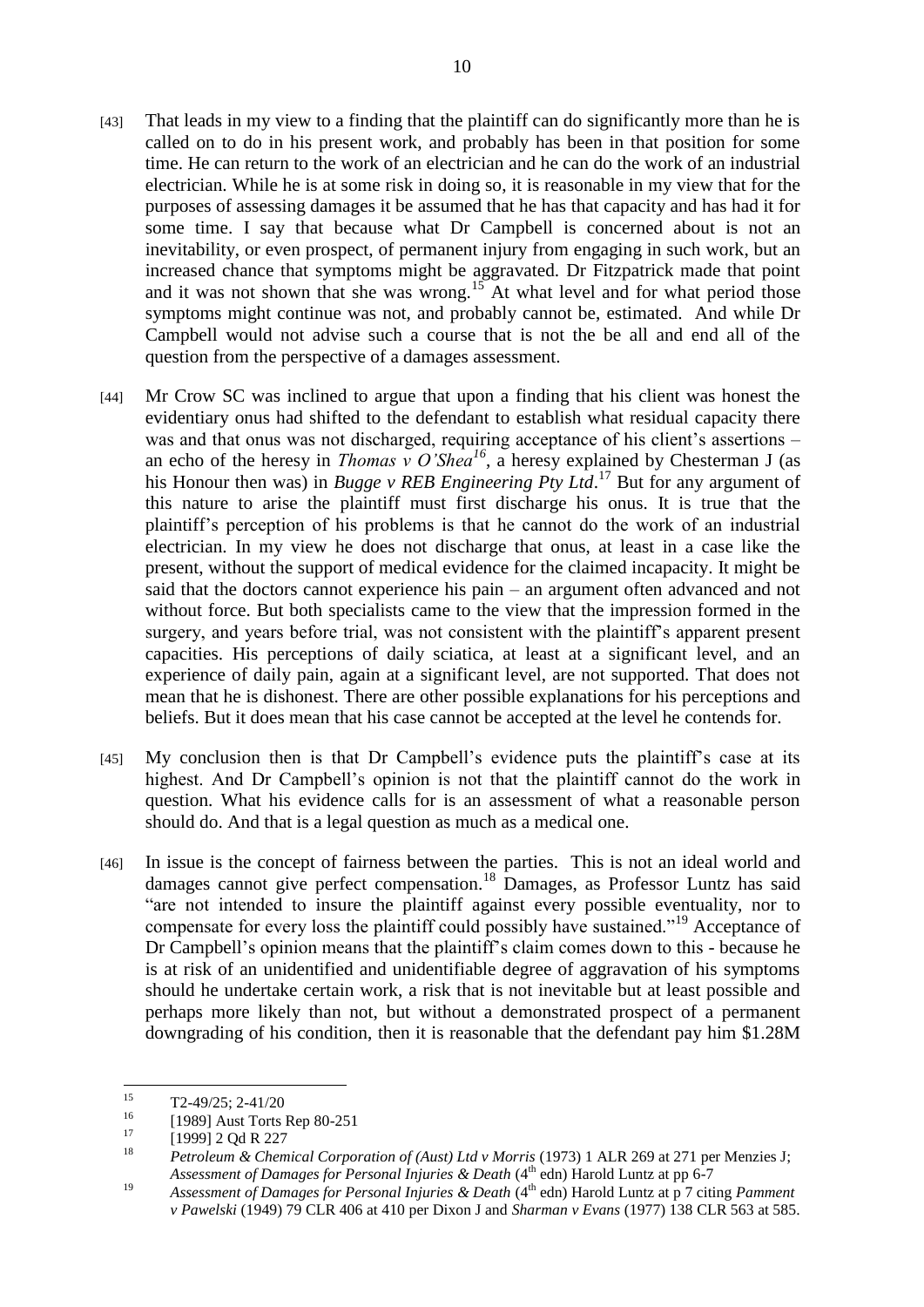more or less.<sup>20</sup> The amount of damages claimed is so out of proportion to the potential effects on the plaintiff if he pursues that course as to require its rejection.

[47] With that issue resolved I turn to the various heads of loss.

## **Assessment of General Damages**

- [48] I have set out my understanding of the methodology required under the *CLA* to assess damages where multiple injuries have been suffered in *Allwood v Wilson & Anor*  [2011] QSC 180. I will not repeat myself.
- [49] The parties are agreed that the dominant injury is the lower back injury. They agree too that item 93 is the appropriate item number in Schedule 4 of the *Regulation*. The submissions disagree as to the appropriate ISV but the defendant's pleading concedes the ISV rating of 10 that the plaintiff contends for.<sup>21</sup> As there is no issue I have no decision to make. This avoids the necessity of having to resolve a debate between the specialists as to how the AMA guides are intended to work, a debate worth only \$2,400 in damages terms.
- [50] In case it be said that the need to amend the pleading in the light of the evidence led during the trial was overlooked, I observe that it was the plaintiff who was taken by surprise by the disclosure, only during the course of his cross examination, of the DVD material. Further I note that the defence was amended when the second defendant had the bulk of the surveillance evidence in its possession, so that presumably the pleading reflected a careful consideration of its case.
- [51] In any case I would have accepted the plaintiff's submission for the reasons that Mr Crow SC advanced – multiple injuries,  $2^2$  the impact on Mr Vowles' activities,  $2^3$  his relative youth, and my assumption of a continuing level of symptoms, albeit at a low grade.
- [52] I assess general damages at \$11,000.

#### **Past Economic Loss**

- [53] The finding that the plaintiff has had the capacity to return to electrical contacting work for some time now and my view that he ought reasonably to have attempted to do so requires, as the defendant urged, a global assessment of damages. The defendant contended for an assessment of \$80,000.
- [54] Section 55 of the *CLA* is relevant in these circumstances. It provides:

#### **"When earnings can not be precisely calculated**

(1) This section applies if a court is considering making an award of damages for loss of earnings that are unable to be precisely calculated by reference to a defined weekly loss.

<sup>20</sup> <sup>20</sup> I have added the various components related to economic loss, loss of superannuation and interest from the plaintiff's claimed schedule of damages – Ex 19

 $\frac{21}{22}$  See para 7(c) of the Amended Defence.

<sup>22</sup> I accept the evidence of Dr Campbell, with a 1% impairment to the neck, and Item 88 being applicable

<sup>&</sup>lt;sup>23</sup> Mr Vowles was quite active prior to his injury enjoying fishing, trail bike riding and riding on his road bike. While he can engage in these activities I accept that he is restricted.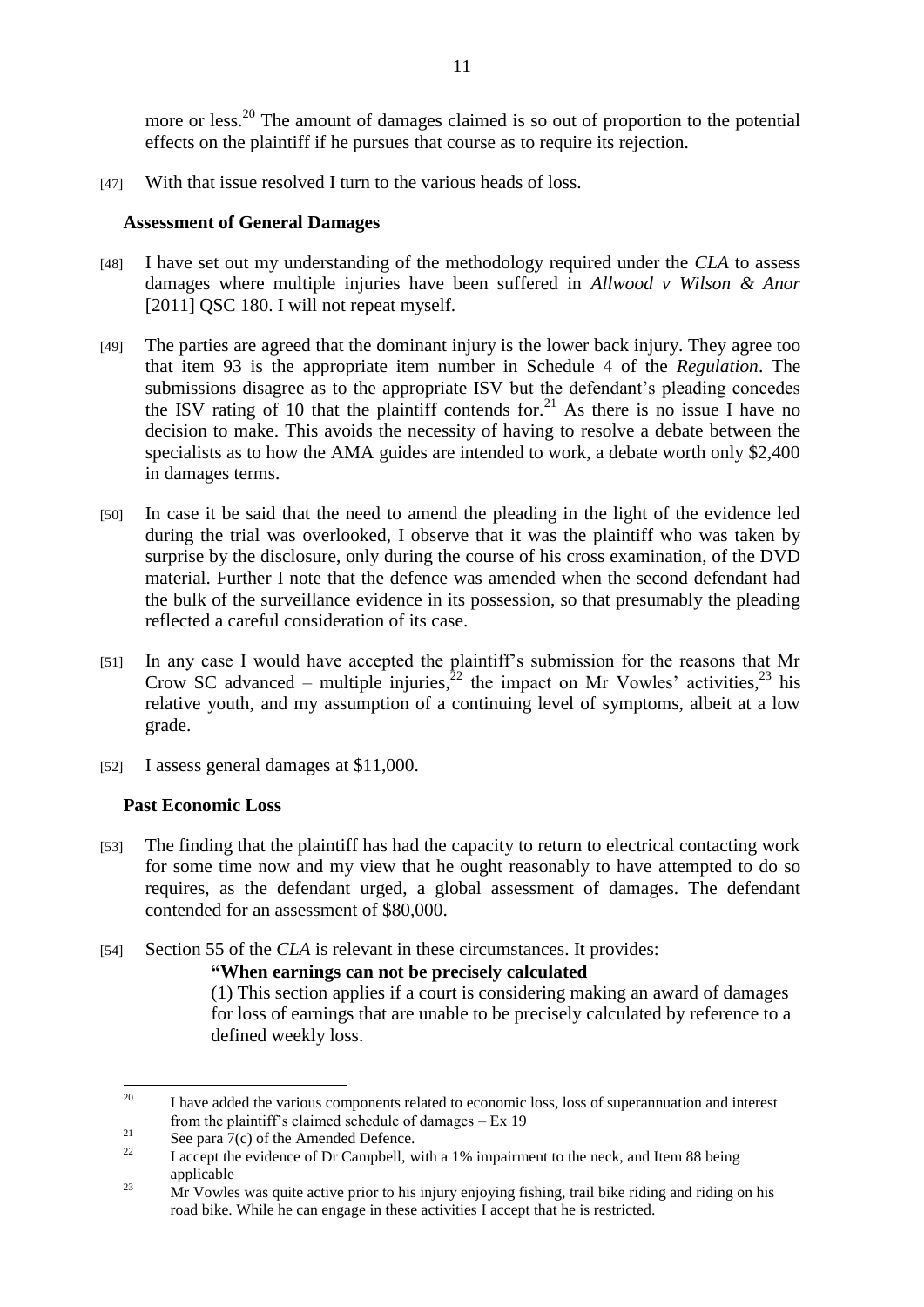(2) The court may only award damages if it is satisfied that the person has suffered or will suffer loss having regard to the person's age, work history, actual loss of earnings, any permanent impairment and any other relevant matters.

(3) If the court awards damages, the court must state the assumptions on which the award is based and the methodology it used to arrive at the award."

- [55] I have previously determined that the section makes no alteration to the common law tests to be applied: *Perfect v MacDonald & Anor* [2012] QSC 11 at [46]-[51]. No submission was made here that I was wrong in that view.
- [56] Therefore in assessing damages in respect of a past hypothetical event I am required to "make an estimate as to what are the chances that a particular thing … would have happened and reflect those chances, whether they are more or less than even, in the amount of damages" which I award: per Lord Diplock in *Mallett v McMonagle<sup>24</sup>* cited by Brennan CJ and Dawson J in *Malec v JC Hutton Pty Ltd* (1990) 169 CLR 638 at 640.
- [57] The relevant factors seem to me to be:
	- (a) Mr Vowles suffered injuries in the subject accident that reasonably kept him away from employment. He diligently pursued treatment options suggested;
	- (b) Mr Vowles has improved over time. He was not fit in 2010 to return to work. He ought to have been pursuing work by early 2011;
	- (c) Mr Vowles had the difficulty of the history of disabling injury to both neck and back which it should be assumed astute employers would know of. Enquiries of past history are now routine. It must be assumed that he would respond honestly. This is a significant impediment to him obtaining employment;
	- (d) Assuming a sufficient level of fitness does not mean an immediate return to high paying work. The probable course he could realistically follow would be to obtain work that was not so demanding as full scale industrial contracting work to demonstrate his fitness and to gain confidence;
	- (e) Given these factors, it was a possibility only that Mr Vowles would have been able to obtain higher paid employment before now in his injured state;
	- (f) The only evidence of the wage levels of "ordinary" electricians is the award wage which is not so different to his present wage;  $^{25}$
	- (g) Had he not been injured it would be wrong to assume full time employment at the high rates of pay. The nature of the industry is that there are down times between jobs, and given that there are periods when the worker must be away from home the probabilities are that constant employment would not be pursued;
	- (h) Mr Vowles earned about \$1480 net per week prior to the accident. There have been higher paying jobs since but it does not necessarily follow that Mr Vowles would have obtained that employment or would have wanted to do so without some down time as others have plainly done;

 $24$  $\frac{24}{25}$  [1970] AC 166 at 176

The occupational therapist reported the wages as falling in the sixth decile  $-$  Ex 2 at p 27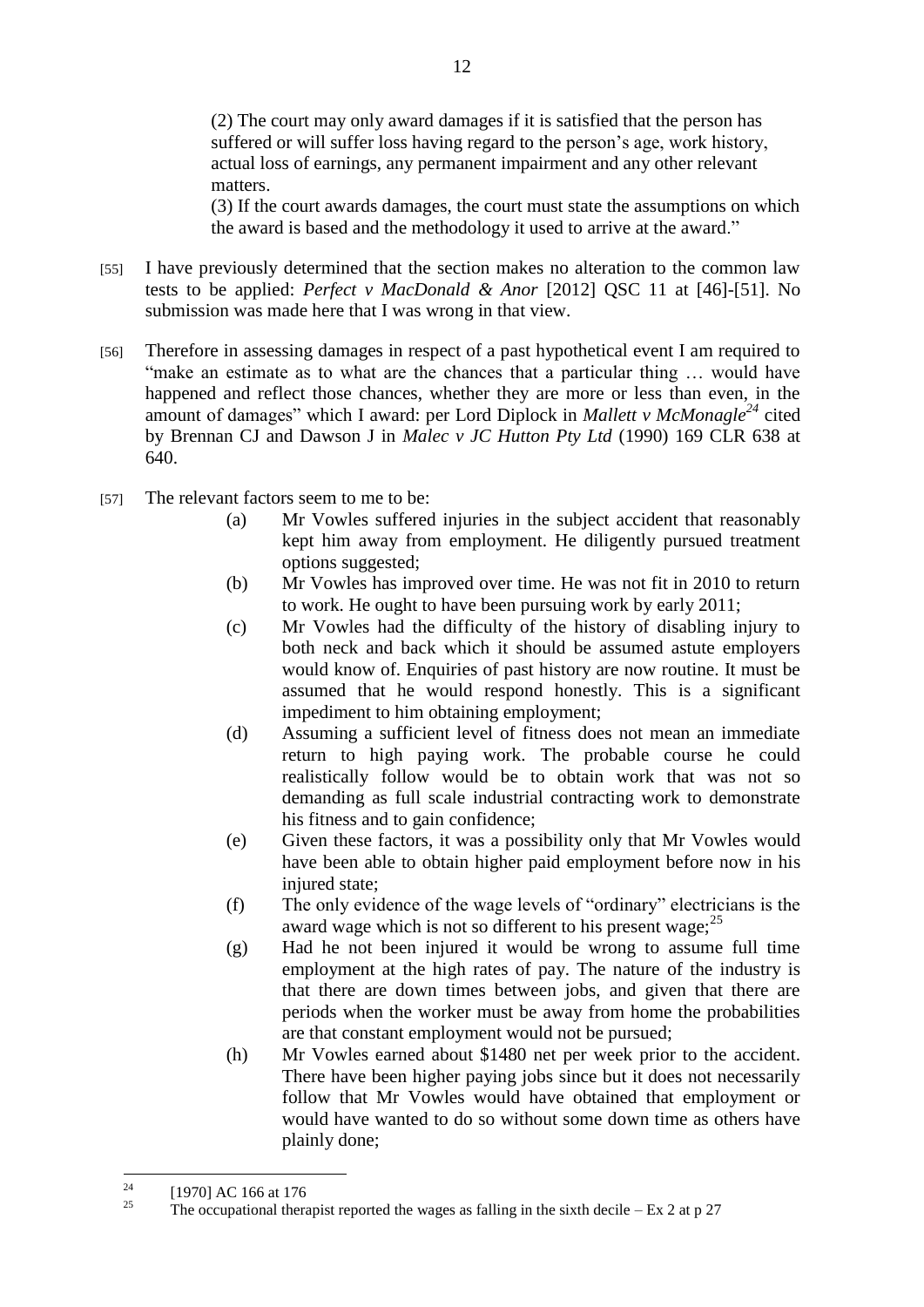- (i) While Mr Vowles had a prospect of obtaining the high paying work on the Mongolian contract it was not certain and would have depended on many things, not least being his availability when the project came up, as well as the employer's impression of his suitability compared with other candidates.
- [58] I assess damages at \$170,000. It is a global assessment, but to the extent that I have been guided by earnings rates, I note that the pre-accident earning rate applied over the period since July 2010 with an allowance for down time and some expenses less the actual earnings, which I take to be \$21,371, roughly comes to this amount. To any complaint that this approach takes no account of the significant increase in wages over the last few years there are at least two answers. The evidence demonstrates that significantly more leisure time might be taken than I have assumed. And if one party must bear the consequences of uncertainty brought about by the plaintiff's failure to exercise his capacity to pursue and obtain higher paying work had he been so minded, then it seems just that it be the plaintiff.
- [59] I will allow interest on \$58,000 to bring into account the admitted receipt of income insurance payments. <sup>26</sup> I allow \$4,228.

## **Future Economic Loss**

- [60] The considerations relevant to the future claim are much the same as for the past. The only additional matters that I would mention are:
	- (a) Mr Vowles should be compensated for the restriction on his earning capacity that was likely to be productive of financial loss say to age 60;
	- (b) Had he obtained work at the higher level of wages applicable to more demanding work then he had the risk of suffering an aggravation of his symptoms and hence losing confidence in himself and the confidence of his employers;
	- (c) There is the prospect that he would be more guarded in his approach to duties and hence less efficient and less attractive as an employee;
	- (d) He has worked as a leading hand. His peers have achieved supervisory level. He would have had that chance had he returned to work. Mr Bailey spoke highly of his abilities. Experienced men are apparently relatively scarce. There are positions available at supervisory levels that do not require manual labour. If he achieved such a position then he would be as well remunerated as he would be working "on the tools". Having said that, it must be acknowledged that his chances of achieving supervisory positions are reduced;
	- (e) Given the very demanding nature of the work, and the need to work in uncongenial circumstances and often far from home base, with time, Mr Vowles would not necessarily have sought to pursue that work through to retirement age, assuming he had not had the subject injury, but would have sought more sedentary and less well remunerated employment;

 $26$ <sup>26</sup> The proper approach to payments made pursuant to an insurance policy was not debated and is not straight forward: *Assessment of Damages for Personal Injuries & Death* (4<sup>th</sup> edn) Harold Luntz at p 431 and the authorities there discussed. This approach avoids potential over compensation.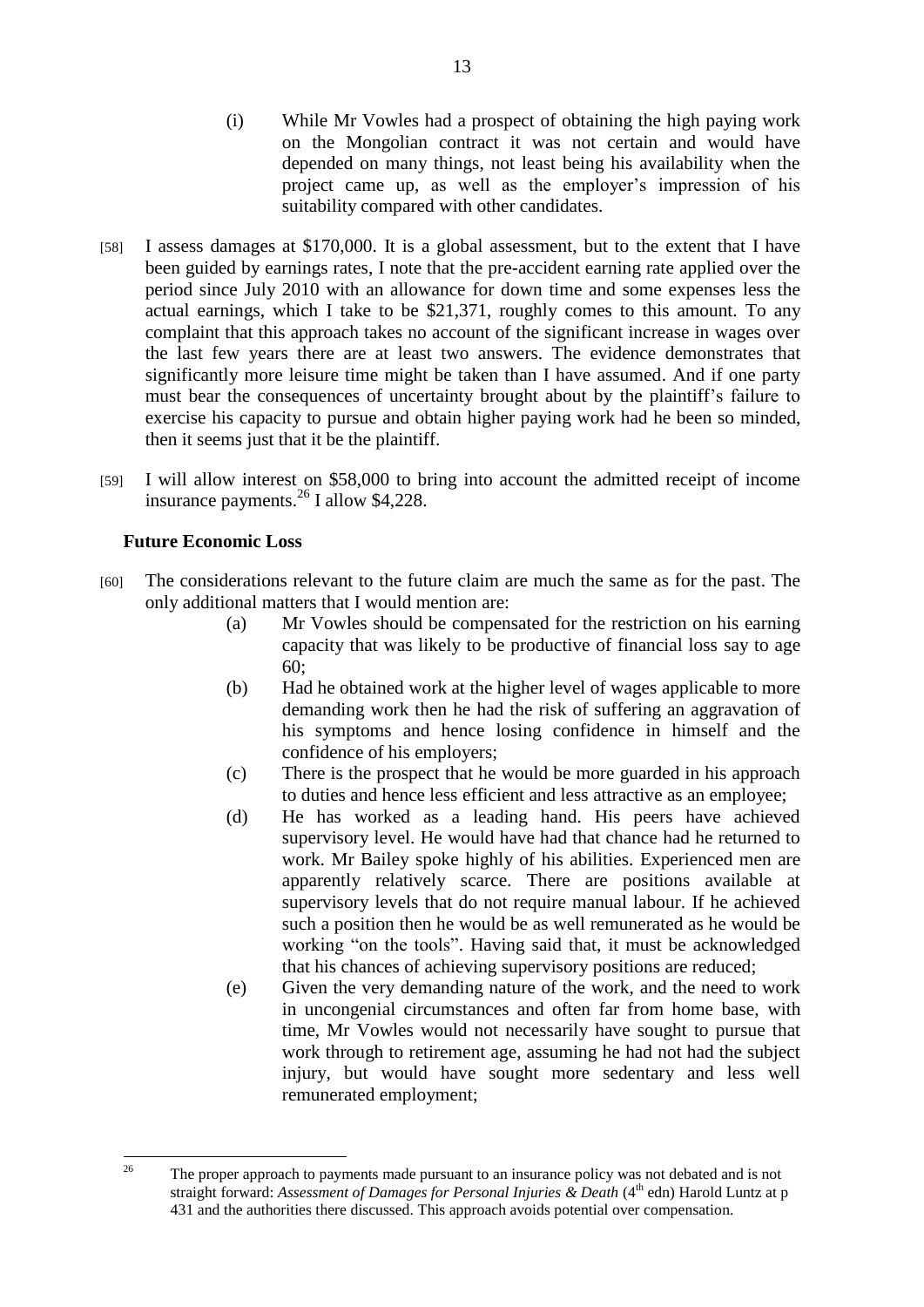- (f) While his single status frees him now to travel and seek well paid work it also means he has no obligation to provide and support others and so removes one of the incentives that is often claimed to drive workers to keep at the demanding work. What his position might be over 26 years cannot be known;
- (g) Wage rates for industrial electricians have increased substantially in the order of 40% - in the few years since the plaintiff's accident. A significant component of an industrial electrician's well paid work comes from the mining industry. It is notorious that there is a boom in Australia for all work associated with the mining industry. Whether that will continue cannot be known. The prospect that it might not continue cannot be ignored.
- [61] In my view the plaintiff has had a step down in his employability. He is now more vulnerable than he otherwise would have been. I assess that he has lost some 15% of his pre-accident earning capacity. Mr Crow SC contended that Mr Vowles had a capacity to earn \$2,100 net per week if unimpaired. That was less than the best rates of pay that have been available in recent times. Adopting that figure as the sustainable capacity over 26 years to age 60, I assess a loss of \$315 per week and round the resulting calculation, after applying the 5% discount multiplier, to \$250,000. While my assumptions already have a built in allowance for adverse contingencies, given the factors that I have mentioned in (e), (f) and (g) above I consider that there ought to be some further discounting. I discount the assessment by about 15%.
- [62] I allow \$215,000 for this head of loss.

#### **Superannuation**

[63] My approach to the past and future assessment has made no allowance for industry superannuation. That is assessed at 9% of the amounts allowed - \$15,300 and \$19,350 respectively.

#### **Miscellaneous Future Expenses**

- [64] The defendant concedes an award of \$4,000 and the plaintiff claims \$9,180.
- [65] Neither submission was based on the findings that I have made. My assumption of a return to hard manual work will bring with it the prospect of aggravations and a consequent need for medications, attendances on general practitioners from time to time for prescriptions and perhaps occasional physiotherapy and the like. I assess damages at \$10,000.

#### **Summary**

[66] In summary I assess the damages as follows:

| Pain, suffering and loss of amenities of life | \$11,000.00  |
|-----------------------------------------------|--------------|
| Past economic loss                            | \$170,000.00 |
| Interest on past economic loss                | \$4,228.00   |
| Loss of Superannuation Benefits (past)        | \$15,300.00  |